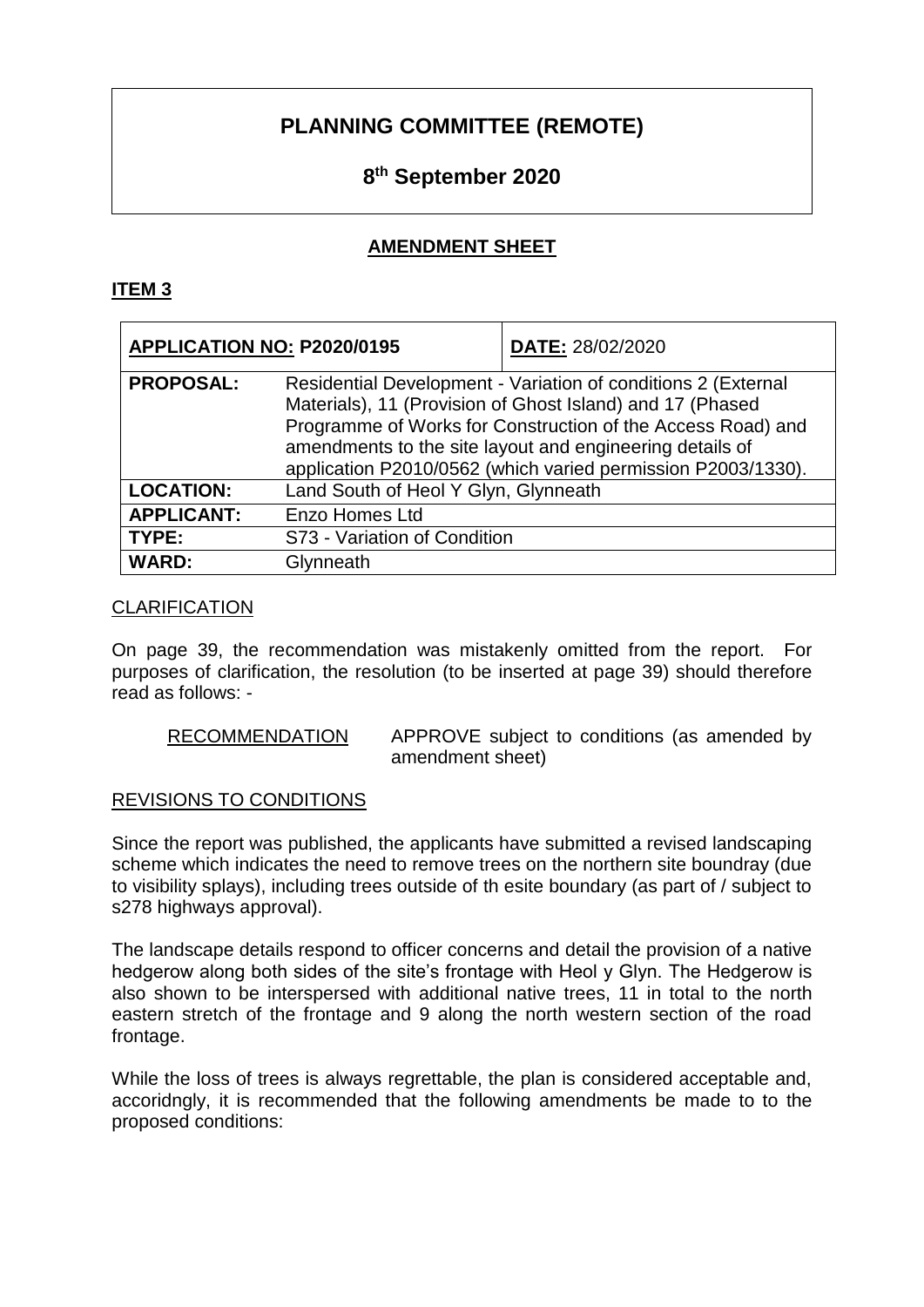**1.** Prior to the continuation of any further works on site, full details of a phasing plan of works for the hereby approved development shall be submitted to and approved in writing by the local planning Authority. The proposed phasing plan shall fully detail the areas of the site including all roads, accesses, drainage and landscaping works that will be included in each of the phases of development, together with an estimated programme of works giving likely times for the start of each of the phases of development, including planting works. The development shall be fully implemented in accordance with the approved details.

# Reason.

To ensure that all required information is submitted at the appropriate point of development and that the development is carried out as approved.

**2.** The development shall be carried out in accordance with the following approved plans and documents:

# Drawings:

- Proposed Site Plan Planning Boundary E-634 Drawing No. LP-01 dated 10/02/20.
- Proposed Site Layout E-634 drawing No. 1 rev A dated 24/06/20 and submitted on 31/07/20
- Proposed Site Section E-634 Drawing No. 11 Rev A dated 27/07/20 and submitted on 31/07/20.
- Initial Levels and Retaining Structures SK03 rev P13 submitted on the 31 July 2020.
- Proposed Drainage Layout 9610 Drawing no. 100 Rev P3 dated 28/05/20 and received 31/07/20 by CD Gray.
- House Type A1 and A2 Drawing No. E-634.02 dated 09/01/20.
- House Type A and  $B -$  Drawing No. E-634.01 dated 07/01/20.
- House Type C Drawing No. E-634.03 dated 27/11/19.
- House Type D Drawing No. E-634.04 dated 06/02/20.
- House Type E Drawing No. E-634.05 dated 09/01/20.
- House Type F Drawing No. E-634.06 dated 11/11/19.
- House Type G Drawing No. E-634.07 dated 14/11/19.
- Detailed Soft Landscaping Proposals TDA.2545.03

**30.** All planting, seeding or turfing comprised in the approved details of landscaping shall be carried out in the first planting and seeding seasons following the occupation of the buildings or the completion of the development, whichever is the sooner; and any trees or plants which within a period of 5 years from the completion of the development die, are removed or become seriously damaged or diseased shall be replaced in the next planting season with others of similar size and species.

### Reason:

In the interests of maintaining a suitable scheme of landscaping to protect the visual amenity of the area, to maintain the special qualities of the landscape and habitats through the protection, creation and enhancement of links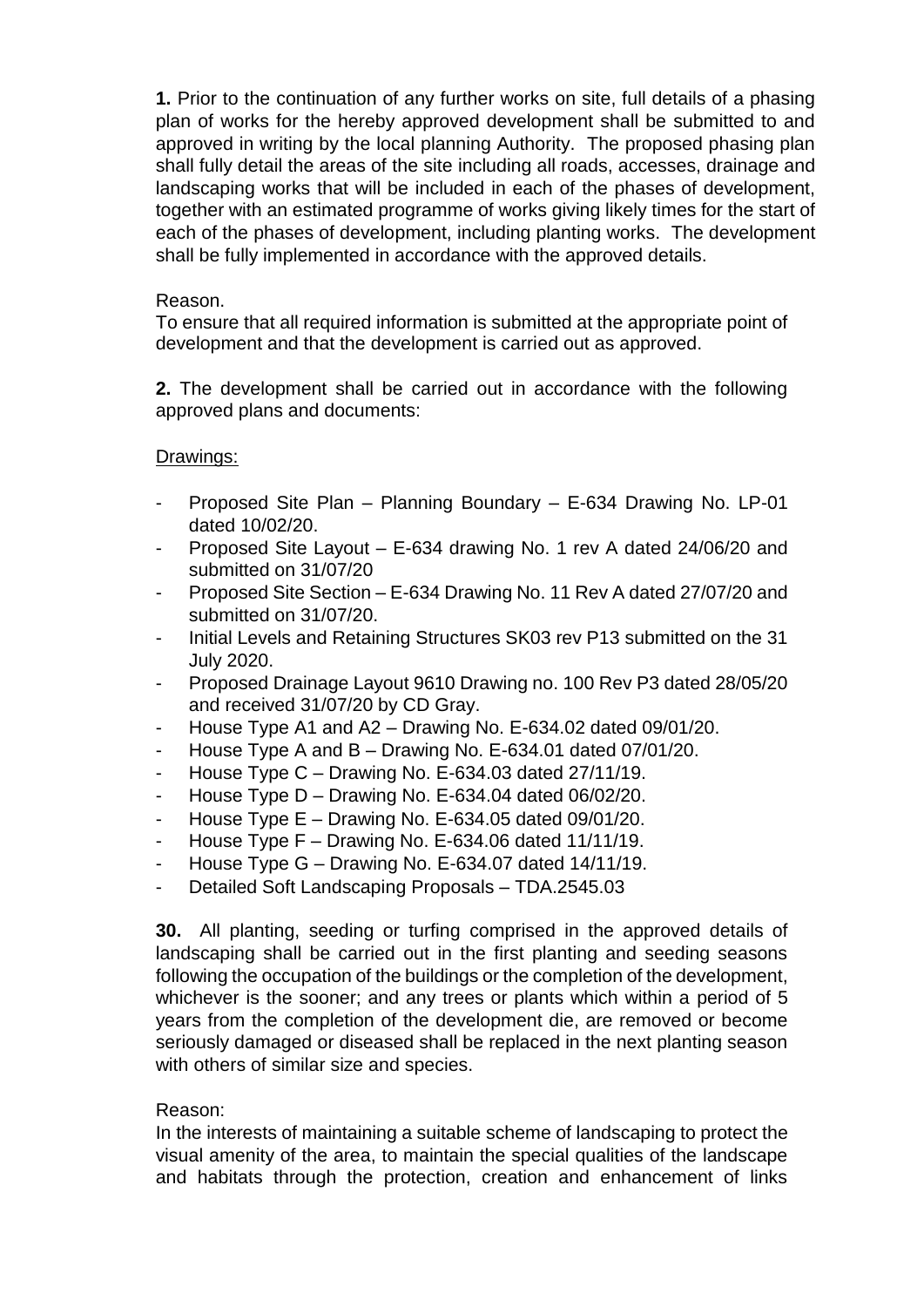between sites and their protection for amenity, landscape and biodiversity value, and to ensure the development complies with Policies SP15 and BE1 of the Neath Port Talbot Local Development Plan.

### COUNCILLOR QUESTION:

Cllr Hunt has asked officers to clarfy that they are satisfied that all risk assessments on this site has been covered in the report so that the recommendation carries no harm to those living in the vicinity or any further environmental harm or impact to the community.

He also refers to Part 2A of the Environmental Protection Act 1990 which takes a riskbased approach to defining contaminated land and ask if these points been addressed properly as to any risk assessments on this site:

3.1 Part 2A takes a risk-based approach to defining contaminated land. For the purposes of this Guidance, "risk" means the combination of: (a) the likelihood that harm, or pollution of water, will occur as a result of contaminants in, on or under the land; and (b) the scale and seriousness of such harm or pollution if it did occur.

3.2 All soils contain substances that could be harmful to human or environmental receptors, although in the very large majority of cases the level of risk is likely to be very low. In conducting risk assessment under the Part 2A regime, the local authority should aim to focus on land which might pose an unacceptable risk.

3.3 Local authorities should have regard to good practice guidance on risk assessment and they should ensure they undertake risk assessment in a way which delivers the results needed to make robust decisions in line with Part 2A and this Guidance.

3.4 Risk assessments should be based on information which is: (a) scientificallybased; (b) authoritative; (c) relevant to the assessment of risks arising from the presence of contaminants in soil; and (d) appropriate to inform regulatory decisions in accordance with Part 2A and this Guidance.

Current use

3.5 Under Part 2A, risks should be considered only in relation to the current use of the land. For the purposes of this Guidance, the "current use" means:

(a) The use which is being made of the land currently.

(b) Reasonable likely future uses of the land that would not require a new or amended grant of planning permission.

(c) Any temporary use to which the land is put, or is likely to be put, from time to time within the bounds of current planning permission.

(d) Likely informal use of the land, for example children playing on the land, whether authorised by the owners or occupiers, or not.

(e) In the case of agricultural land, the current agricultural use should not be taken to extend beyond the growing or rearing of the crops or animals which are habitually grown or reared on the land.

3.6 In assessing risks the local authority should disregard any receptors which are not likely to be present given the current use of the land or other land which might be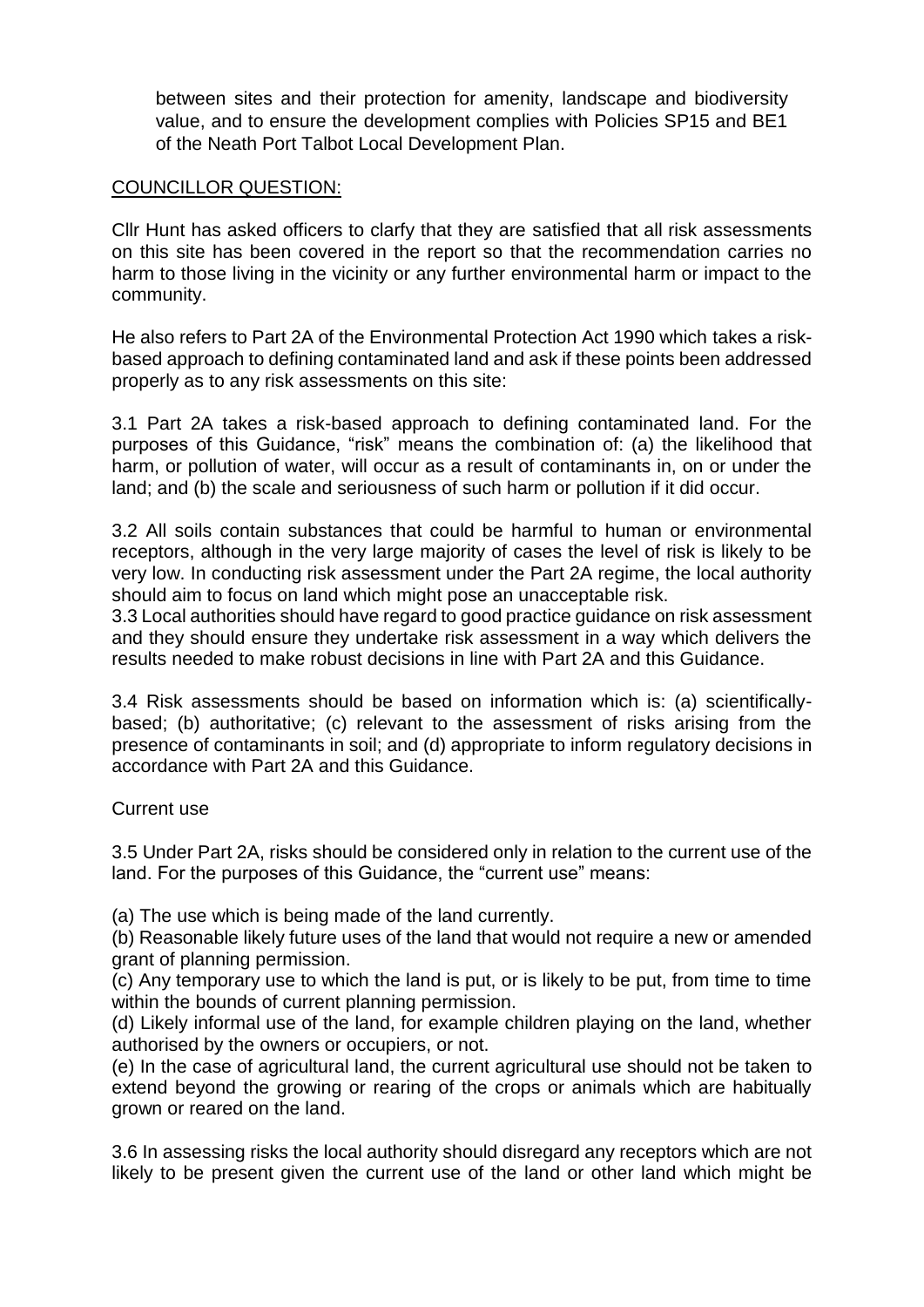affected. In considering the timescale over which a risk should be assessed the authority should take into account any evidence that the current use of the land will cease in the relevant foreseeable future (e.g. within the period of exposure assumed for relevant receptors in a contaminant linkage).

3.7 When considering risks in relation to any future use or development which falls within the description of a "current use", the local authority should assume that the future use or development would be carried out in accordance with any existing planning permission. In particular, the authority should assume:

(a) That any remediation which is the subject of a condition attached to that planning permission, or is the subject of any planning obligation, will be carried out in accordance with that permission or obligation.

(b) Where a planning permission has been given subject to conditions which require steps to be taken to prevent problems which might be caused by contamination, and those steps are to be approved by the local planning authority, that the local planning authority will ensure that those steps include adequate remediation.

Have we adequately carried out our inspection duties?

2.1 Part 2A requires that local authorities cause their areas to be inspected with a view to identifying contaminated land, and to do this in accordance with this Guidance. Relevant sections of the Act include:

(a) Section78B(1):Every local authority shall cause its area to be inspected from time to time for the purpose – (a) of identifying contaminated land; and (b) of enabling the authority to decide whether any such land is land which is required to be designated as a special site.

(b) Section 78B(2): In performing [these] functions... a local authority shall act in accordance with any guidance issued for the purpose by the Secretary of State.

2.2 This Guidance recognises that there are two broad types of "inspection" likely to be carried out by local authorities: (a) strategic inspection, for example collecting information to make a broad assessment of land within an authority's area and then identifying priority land for more detailed consideration; and (b) carrying out the detailed inspection of particular land to obtain information on ground conditions and carrying out the risk assessments which support decisions under the Part 2A regime relevant to that land. This Guidance refers to the former as "strategic inspection" and the latter as "detailed inspection".

### Officer Response

The Land Contamination Officer (who will be present at Committee) has advsied as follows

The risk assessment for a planning application is carried out by the developers' consultant who should be a 'competent person'. The Councils role as the regulator is to ensure the risk assessment and the recommendations derived are in line with current UK guidance and best practice. Should the Council identify any issues with the reporting for the current application, the report is sent back to the consultant to address these issues. This is the standard way in which all planning applications with contamination issues are handled.